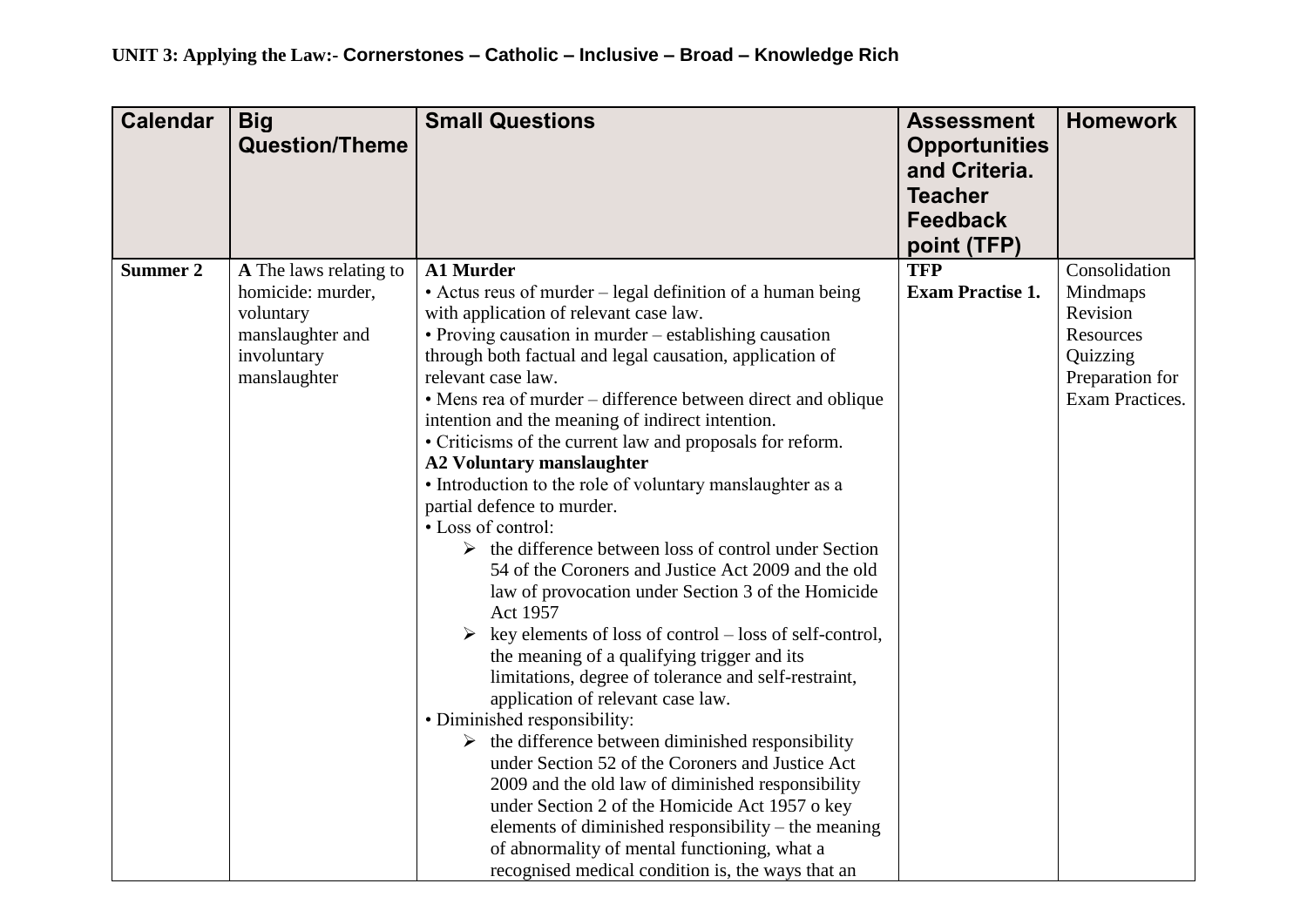|                 |                                                                                                                    | individual's mental ability must be impaired,<br>application of relevant case law.<br>• Criticisms of the current law and proposals for reform.<br>A3 Involuntary manslaughter<br>• Introduction to the difference between voluntary and<br>involuntary manslaughter.<br>· Unlawful act manslaughter:<br>$\triangleright$ key elements of unlawful act manslaughter –                                                                                                                                                                                                                                                                                       |                                                                  |                                                                                                             |
|-----------------|--------------------------------------------------------------------------------------------------------------------|-------------------------------------------------------------------------------------------------------------------------------------------------------------------------------------------------------------------------------------------------------------------------------------------------------------------------------------------------------------------------------------------------------------------------------------------------------------------------------------------------------------------------------------------------------------------------------------------------------------------------------------------------------------|------------------------------------------------------------------|-------------------------------------------------------------------------------------------------------------|
|                 |                                                                                                                    | meaning of unlawful act, dangerous act and causing<br>death, application of relevant case law.<br>• Gross negligence manslaughter: o difference between gross<br>negligence manslaughter and unlawful act manslaughter o<br>key elements of gross negligence manslaughter – meaning of<br>duty of care and the various types of duty that exist, when<br>there will be a breach of duty causing death, meaning of gross<br>negligence, application of relevant case law.                                                                                                                                                                                    |                                                                  |                                                                                                             |
|                 | <b>B</b> The laws relating to<br>corporate<br>manslaughter                                                         | <b>B1 Corporate manslaughter</b><br>• Corporate Manslaughter and Corporate Homicide Act 2007.<br>• Proof of gross breach of duty and serious management<br>failure.<br>• Investigation, prosecution and penalties under the act.                                                                                                                                                                                                                                                                                                                                                                                                                            | <b>TFP</b><br><b>Exam Practice 2.</b>                            | Consolidation<br>Mindmaps<br>Revision<br>Resources<br>Quizzing<br>Preparation for<br><b>Exam Practices.</b> |
| <b>Autumn 1</b> | C An introduction to<br>offences against<br>property: theft,<br>robbery, burglary,<br>fraud and criminal<br>damage | C1 Theft: Section 1-6 of the Theft Act 1968 Actus reus of<br>theft with application of relevant case law:<br>appropriation<br>➤<br>property<br>➤<br>belonging to another.<br>• Mens rea of theft with application of relevant case law:<br>dishonesty – definition of honesty contained in the<br>➤<br>act and development of dishonesty in case law o<br>intention to permanently deprive.<br>C <sub>2</sub> Robbery: Section 8 of the Theft Act 1968<br>• Actus reus of robbery with application of relevant case law:<br>$\triangleright$ actus reus of theft<br>$\triangleright$ force.<br>• Mens rea of robbery:<br>$\triangleright$ mens rea of theft | <b>TFP</b><br><b>Exam Practise 3.</b><br><b>Exam Practice 4.</b> | Consolidation<br>Mindmaps<br>Revision<br>Resources<br>Quizzing<br>Preparation for<br>Exam Practices.        |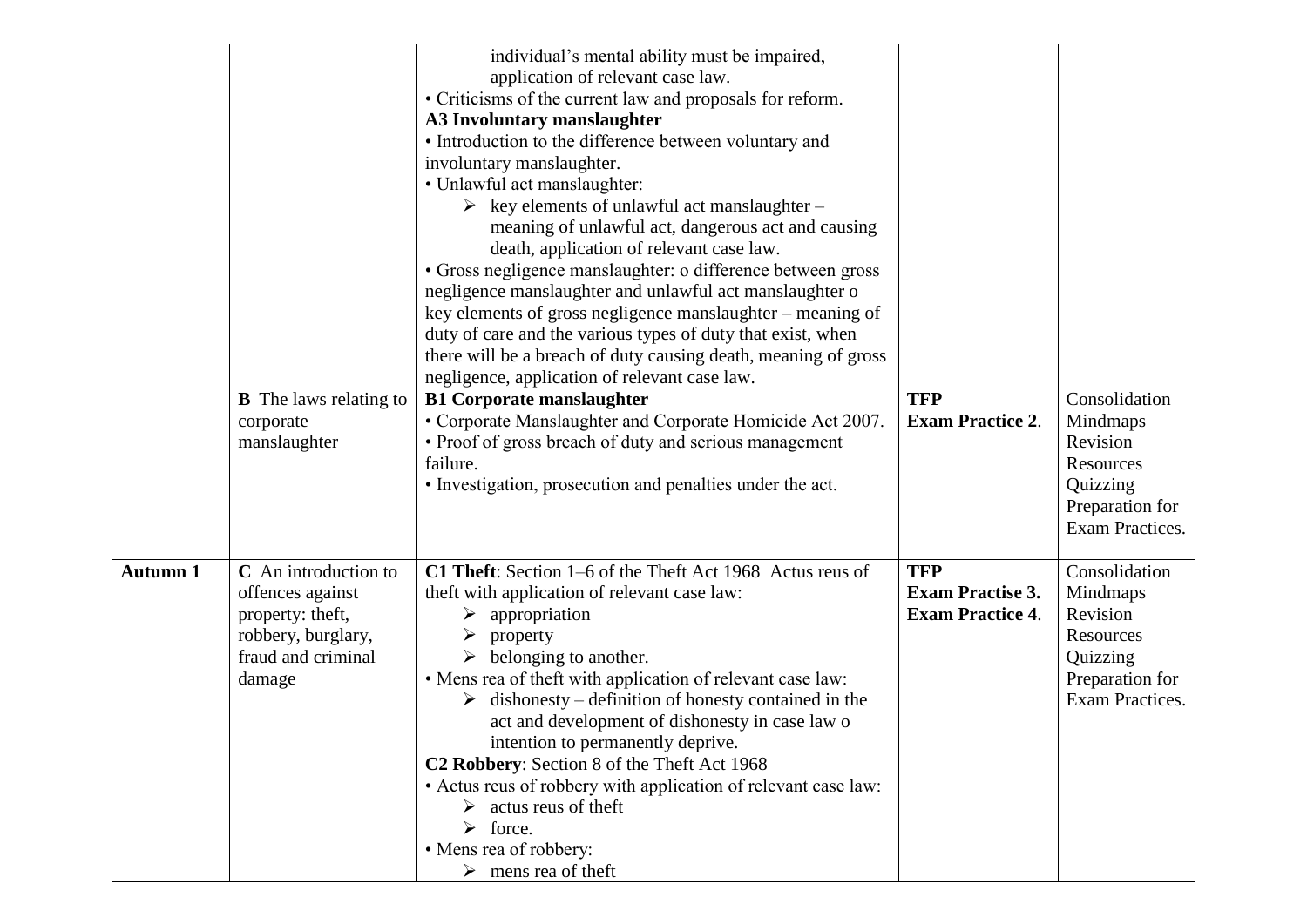|                                             | intention or recklessness as to the use of force. C3<br>➤           |                         |                                    |
|---------------------------------------------|---------------------------------------------------------------------|-------------------------|------------------------------------|
|                                             | Burglary: Section 9 of the Theft Act 1968                           |                         |                                    |
|                                             | • Distinction between burglary under Section $9(1)(a)$ and          |                         |                                    |
|                                             | $9(1)(b)$ of the Theft Act 1968.                                    |                         |                                    |
|                                             | • Meaning of entry, building and trespasser with application        |                         |                                    |
|                                             | to relevant case law.                                               |                         |                                    |
|                                             | C4 Fraud by false representation: Section 2 of the Fraud            |                         |                                    |
|                                             | Act 2006                                                            |                         |                                    |
|                                             | • Actus reus of fraud by false representation with application      |                         |                                    |
|                                             | of relevant case law:                                               |                         |                                    |
|                                             | $\triangleright$ representation – distinction between express and   |                         |                                    |
|                                             | implied representations, representations as to fact,                |                         |                                    |
|                                             | law, state of mind and to a machine                                 |                         |                                    |
|                                             | $\triangleright$ meaning of false.                                  |                         |                                    |
|                                             | • Mens rea of fraud by false representation with application of     |                         |                                    |
|                                             | relevant case law:                                                  |                         |                                    |
|                                             | $\triangleright$ dishonesty                                         |                         |                                    |
|                                             | $\triangleright$ intention to make a gain or cause a loss.          |                         |                                    |
|                                             | C5 Criminal damage: Section 1 of the Criminal Damage Act            |                         |                                    |
|                                             | 1971                                                                |                         |                                    |
|                                             | • Section 1(1) Criminal Damage Act $1971$ – basic offence of        |                         |                                    |
|                                             | criminal damage. $\bullet$ Section 1(2) aggravated criminal damage. |                         |                                    |
|                                             | • Section $1(3)$ arson                                              |                         |                                    |
| <b>Autumn 2</b><br><b>D</b> Introduction to | D1 Duty of care                                                     | <b>TFP</b>              | Consolidation                      |
| general defences in                         | • Duress by threats:                                                | <b>Exam Practise 5.</b> | Mindmaps                           |
| criminal law                                | $\triangleright$ what will amount to a threat o who threats can be  |                         | Revision                           |
|                                             | made to                                                             |                         | Resources                          |
|                                             | $\triangleright$ establishing duress by threats – subjective and    |                         | Quizzing                           |
|                                             | objective elements<br>$\triangleright$ self-induced duress.         |                         | Preparation for<br>Exam Practices. |
|                                             | • Duress by circumstances:                                          |                         |                                    |
|                                             | $\triangleright$ difference between duress by threats and duress by |                         |                                    |
|                                             | circumstances                                                       |                         |                                    |
|                                             | establishing duress by circumstances – subjective and               |                         |                                    |
|                                             | objective elements. D2 Intoxication                                 |                         |                                    |
|                                             | • Public policy surrounding the availability of the defence.        |                         |                                    |
|                                             | • Difference between voluntary and involuntary intoxication.        |                         |                                    |
|                                             | · Distinction between specific and basic intent crimes.             |                         |                                    |
|                                             | $\triangleright$ lump sum                                           |                         |                                    |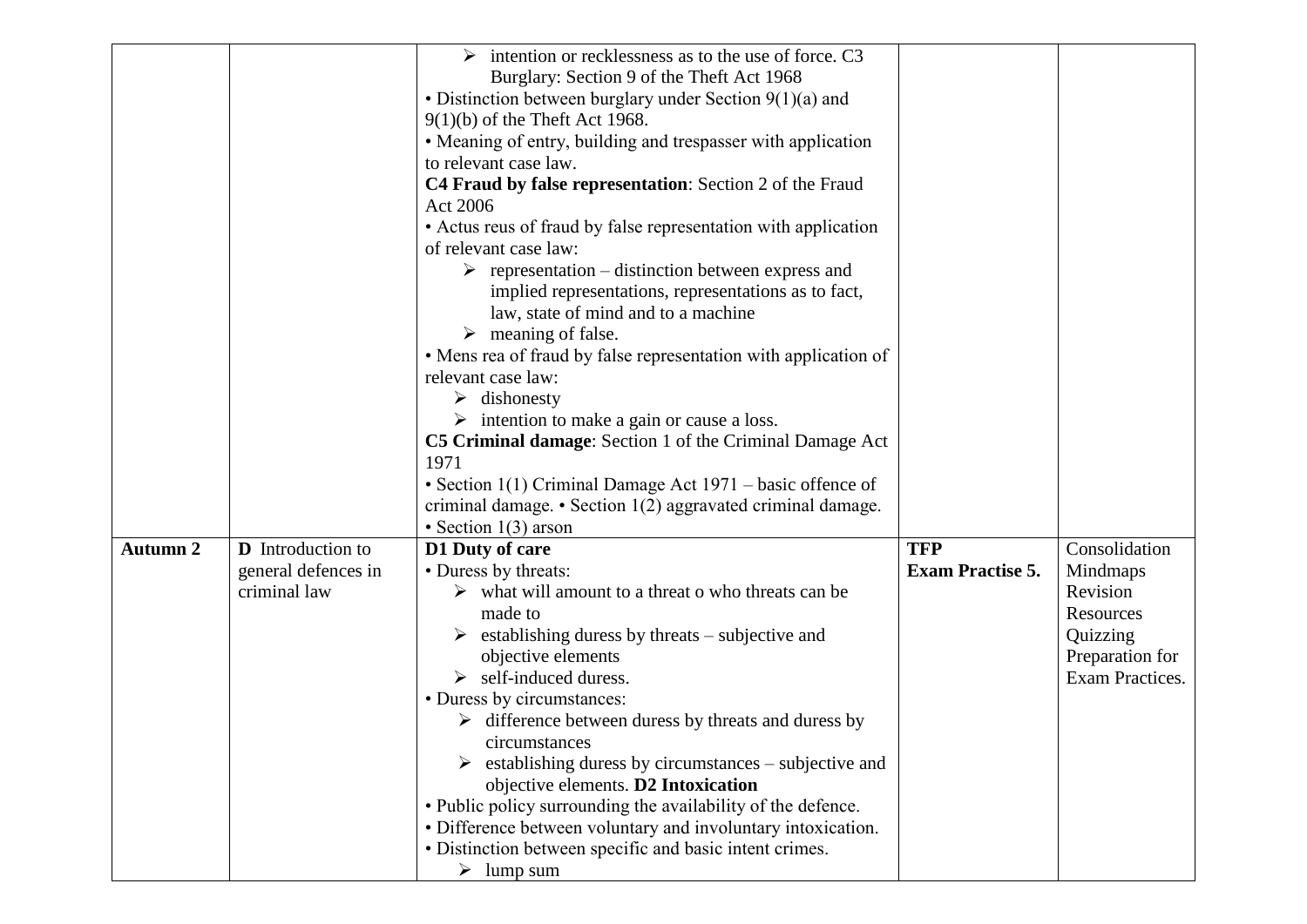|                 |                  | $\triangleright$ structured settlement.                         |                         |                 |
|-----------------|------------------|-----------------------------------------------------------------|-------------------------|-----------------|
|                 |                  | D3 Self-defence                                                 |                         |                 |
|                 |                  | • Distinction between self-defence at common law and            |                         |                 |
|                 |                  | prevention of crime under Section 3 of the Criminal Law Act     |                         |                 |
|                 |                  | 1967.                                                           |                         |                 |
|                 |                  | • Necessity of force and application of relevant case law.      |                         |                 |
|                 |                  | • Reasonableness of force and application of relevant case      |                         |                 |
|                 |                  | law.                                                            |                         |                 |
|                 |                  | D4 Insanity and automatism                                      |                         |                 |
|                 |                  | • Distinction between the outcomes of a successful plea of      |                         |                 |
|                 |                  | insanity and a successful plea of automatism.                   |                         |                 |
|                 |                  | • Outline of key requirements for a successful plea of insanity |                         |                 |
|                 |                  | 'and application of relevant case law'.                         |                         |                 |
|                 |                  | · Outline of the key requirements for a successful plea of      |                         |                 |
|                 |                  | automatism 'and application of relevant case law'.              |                         |                 |
| <b>Autumn 2</b> | E An overview of | E1 Stop and search                                              | <b>TFP</b>              | Consolidation   |
|                 | police powers    | • People and vehicles in a public place.                        | <b>Exam Practice 6.</b> | Mindmaps        |
|                 |                  | • Prohibited articles.                                          |                         | Revision        |
|                 |                  | • Meaning of reasonable grounds.                                |                         | Resources       |
|                 |                  | • Procedures that must be followed.                             |                         | Quizzing        |
|                 |                  | E <sub>2</sub> Arrest                                           |                         | Preparation for |
|                 |                  | • Purpose of an arrest.                                         |                         | Exam Practices. |
|                 |                  | • Powers of arrest without a warrant:                           |                         |                 |
|                 |                  | $\triangleright$ meaning of reasonable grounds                  |                         |                 |
|                 |                  | necessity test for arrest<br>➤                                  |                         |                 |
|                 |                  | $\triangleright$ procedures that must be followed.              |                         |                 |
|                 |                  | • Powers of arrest with a warrant.                              |                         |                 |
|                 |                  | • Right to search on arrest.                                    |                         |                 |
|                 |                  | E3 Detention, interviews, searches and samples                  |                         |                 |
|                 |                  | · Detention:                                                    |                         |                 |
|                 |                  | $\triangleright$ purpose of detention                           |                         |                 |
|                 |                  | $\triangleright$ time limits                                    |                         |                 |
|                 |                  | $\triangleright$ role of the custody officer                    |                         |                 |
|                 |                  | $\triangleright$ rights of a detained person.                   |                         |                 |
|                 |                  | · Interviews:                                                   |                         |                 |
|                 |                  | $\triangleright$ purpose of the interview                       |                         |                 |
|                 |                  | procedures that must be followed                                |                         |                 |
|                 |                  | the right to silence.                                           |                         |                 |
|                 |                  | · Searches and samples:                                         |                         |                 |